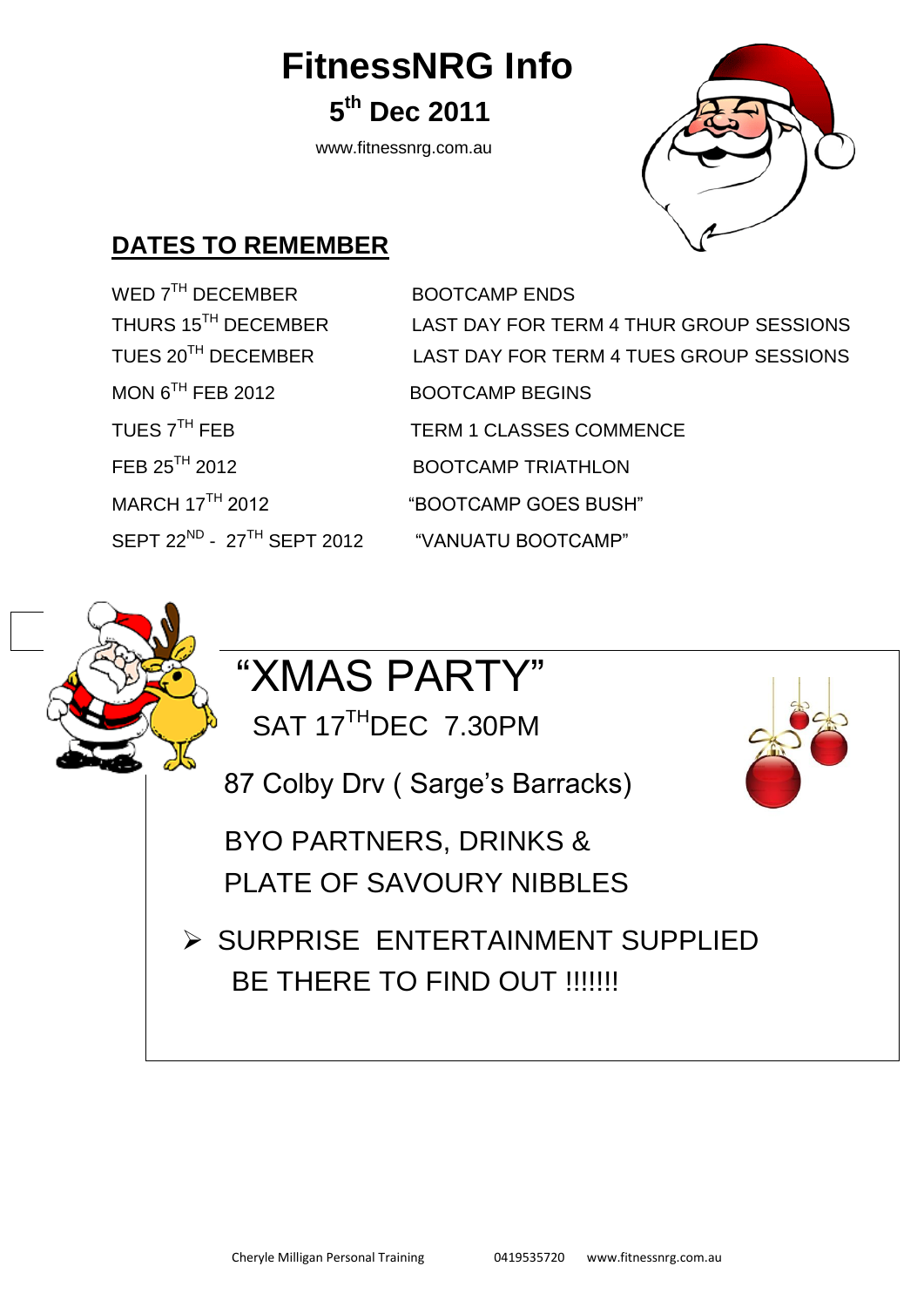#### **VANUATU BOOTCAMP**



#### **SEPTEMBER 2012**

#### **"DONT MISS THIS AMAZING EXPERIENCE"**

SAT 22<sup>ND</sup> SEPT 2012 – THURS 27<sup>TH</sup> SEPT 2012.



HIKE UP CASCADE FALLS AND ABSEIL DOWN CASCADE FALLS

KAYAKING CHALLENGE !!!!!

TRAIN AMONGST THE LOCALS AND ALONGSIDE THE VILLAGES.

BUSH TREKS

EXERCISE SESSIONS MORNING AND AFTERNOON.



*ALL MEALS* AND *ACCOMODATION* INCLUDING 2 NIGHTS IN HUTS MADE BY THE LOCAL PEOPLE ON A MYSTERY ISLAND AND 3 NIGHTS AT THE BEAUTIFUL BENJOR RESORT

COST \$1495.00

AIR FLIGHTS *NOT* INCLUDED .BUT I HEARD A WHISPER , AIR VANUATU WILL BE RELEASING CHEAP FLIGHT DEALS END OF JAN 2012. APPROX \$649 RETURN.

I WILL KEEP YOU POSTED. LIMITED SPOTS AVAILABLE. DEPOSITS CAN BE PAID NOW TO SECURE YOUR PLACE .





Cheryle Milligan Personal Training 0419535720 [www.fitnessnrg.com.au](http://www.fitnessnrg.com.au/)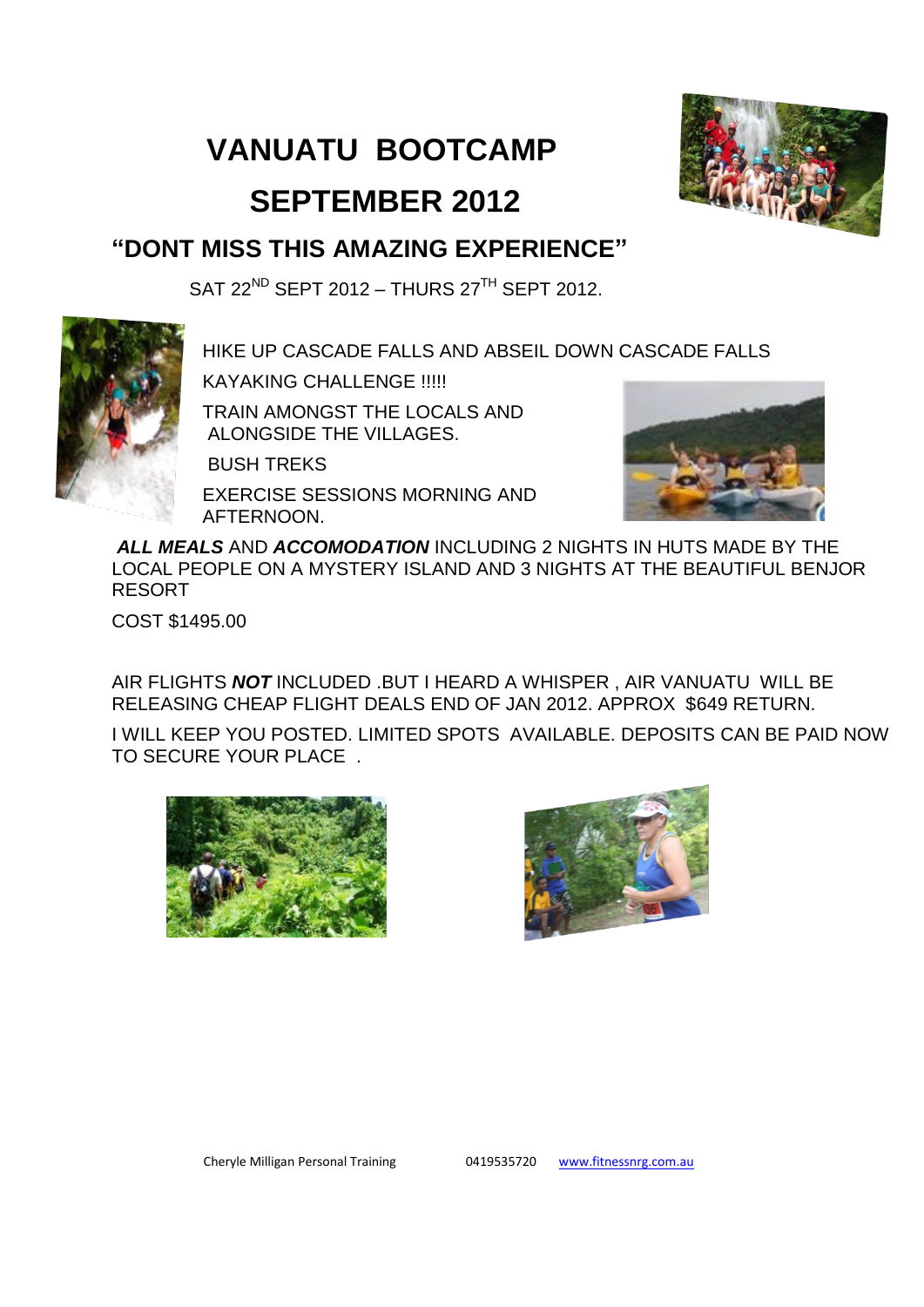### WED 30TH NOV BOOTCAMP SESSION.

Troops showing how tunnel ball should be played ..



Not too sure what Rachel is looking for ... Teams





mmm... Defeated



 $1<sup>st</sup>$  Place



2<sup>nd</sup> Place .Jo not happy with Sarge